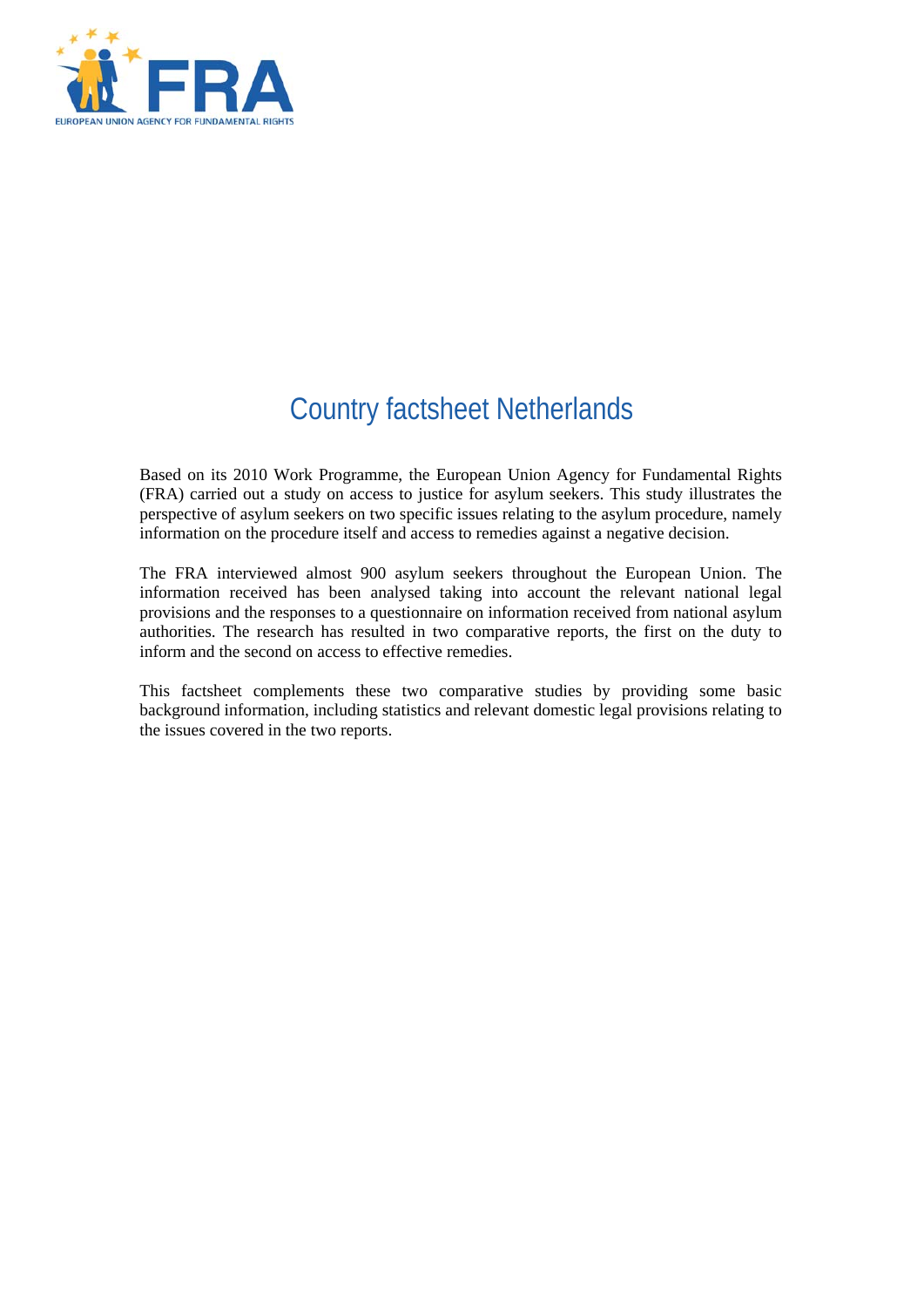# 1. Statistics

**Statistics on asylum applications (Total and top 10 nationalities)**

| 2009 Top 10 Nationalities   |        | 2008 Top 10 Nationalities   |        |  |
|-----------------------------|--------|-----------------------------|--------|--|
| Total                       | 16,140 | Total                       | 15,255 |  |
| Somalia                     | 6,025  | Iraq                        | 5,310  |  |
| Iraq                        | 2,165  | Somalia                     | 3,960  |  |
| Afghanistan                 | 1,400  | Afghanistan                 | 705    |  |
| Unknown                     | 605    | China (including Hong Kong) | 600    |  |
| Iran (Islamic Republic of)  | 585    | Unknown                     | 465    |  |
| Eritrea                     | 485    | Iran (Islamic Republic of)  | 420    |  |
| Georgia                     | 425    | Eritrea                     | 250    |  |
| Armenia                     | 370    | Armenia                     | 240    |  |
| China (including Hong Kong) | 340    | Sierra Leone                | 225    |  |
| Guinea                      | 265    | Sri Lanka                   | 225    |  |

**Statistics on first instance asylum decisions (Total positive decisions - top five nationalities)** 

| 2009        |                                              |                                           |                           |                 |                                        |                                       |                                                   |
|-------------|----------------------------------------------|-------------------------------------------|---------------------------|-----------------|----------------------------------------|---------------------------------------|---------------------------------------------------|
|             | Geneva<br><b>Convention</b><br><b>Status</b> | <b>Subsidiary</b><br>protection<br>status | Humanitarian <sup>1</sup> | <b>Rejected</b> | <b>Total</b><br>number of<br>decisions | <b>Total</b><br>positive<br>decisions | Recognition<br>rate <sup>2</sup><br>$\frac{1}{2}$ |
| Total       | 695                                          | 3.270                                     | 3,940                     | 8.455           | 16,355                                 | 7,905                                 | 48.3                                              |
| Somalia     | 95                                           | 1,155                                     | 2,290                     | 1,925           | 5,460                                  | 3,535                                 | 64.7                                              |
| Iraq        | 200                                          | 985                                       | 655                       | 2,505           | 4,350                                  | 1,845                                 | 42.4                                              |
| Afghanistan | 20                                           | 165                                       | 95                        | 590             | 875                                    | 285                                   | 32.6                                              |
| Unknown     | 25                                           | 100                                       | 145                       | 270             | 540                                    | 270                                   | 50.0                                              |
| Eritrea     | 20                                           | 195                                       | 30                        | 150             | 390                                    | 240                                   | 61.5                                              |

**Statistics on final decisions (Total positive decisions - top five nationalities)** 

| 2009                       |                                    |                                 |                           |                 |                           |                          |                                         |
|----------------------------|------------------------------------|---------------------------------|---------------------------|-----------------|---------------------------|--------------------------|-----------------------------------------|
|                            | <b>Geneva</b><br><b>Convention</b> | <b>Subsidiary</b><br>protection | Humanitarian <sup>1</sup> | <b>Rejected</b> | <b>Total</b><br>number of | <b>Total</b><br>positive | <b>Recognition</b><br>rate <sup>2</sup> |
|                            | <b>Status</b>                      | status                          |                           |                 | decisions                 | decisions                | $\frac{0}{0}$                           |
| Total                      | 45                                 | 125                             | 50                        | 425             | 645                       | 220                      | 34.1                                    |
| Iraq                       | 10                                 | 30                              |                           | 105             | 145                       | 45                       | 31.0                                    |
| Afghanistan                |                                    | 20                              | 10                        | 30              | 60                        | 30                       | 50.0                                    |
| Somalia                    |                                    | 15                              | 10                        | 30              | 60                        | 25                       | 41.7                                    |
| Iran (Islamic Republic of) | 10                                 | 10                              |                           | 30              | 50                        | 20                       | 40.0                                    |
| Unknown                    |                                    |                                 |                           | 25              | 35                        | 10                       | 28.6                                    |

*Notes: These tables are based on categories used by Eurostat. The way Eurostat presents its data may not necessarily correspond to categories used at national level. This can particularly be the case with statistics provided under 'humanitarian status'. For a more detailed understanding of the data, the reader is invited to consult national statistics at:<http://www.cbs.nl/nl-NL/menu/themas/bevolking/cijfers/default.htm>.* 

*Data has been rounded to the nearest 5. Due to the rounding, the sum of individuals may not necessarily match the given total. 0 means less than 3; n.a. = not available.* 

<sup>1</sup> Covering persons granted authorisation to stay for **humanitarian reasons** under national law by *administrative or judicial bodies. It includes persons who are not eligible for international protection as currently defined in the first stage legal instruments but are nonetheless protected against removal under the obligations that are imposed on all Member States by international refugee or human rights instruments or on the basis of principles flowing from such instruments.* 

*2 The recognition rate corresponds to the proportion of positive first instance or final on appeal decisions out of the total number of decisions in 2009. Positive decisions include the provision of refugee status, subsidiary protection and humanitarian protection (where data is available).* 

*Source: [Eurostat](http://epp.eurostat.ec.europa.eu/), Data extracted on 01 September 2010.*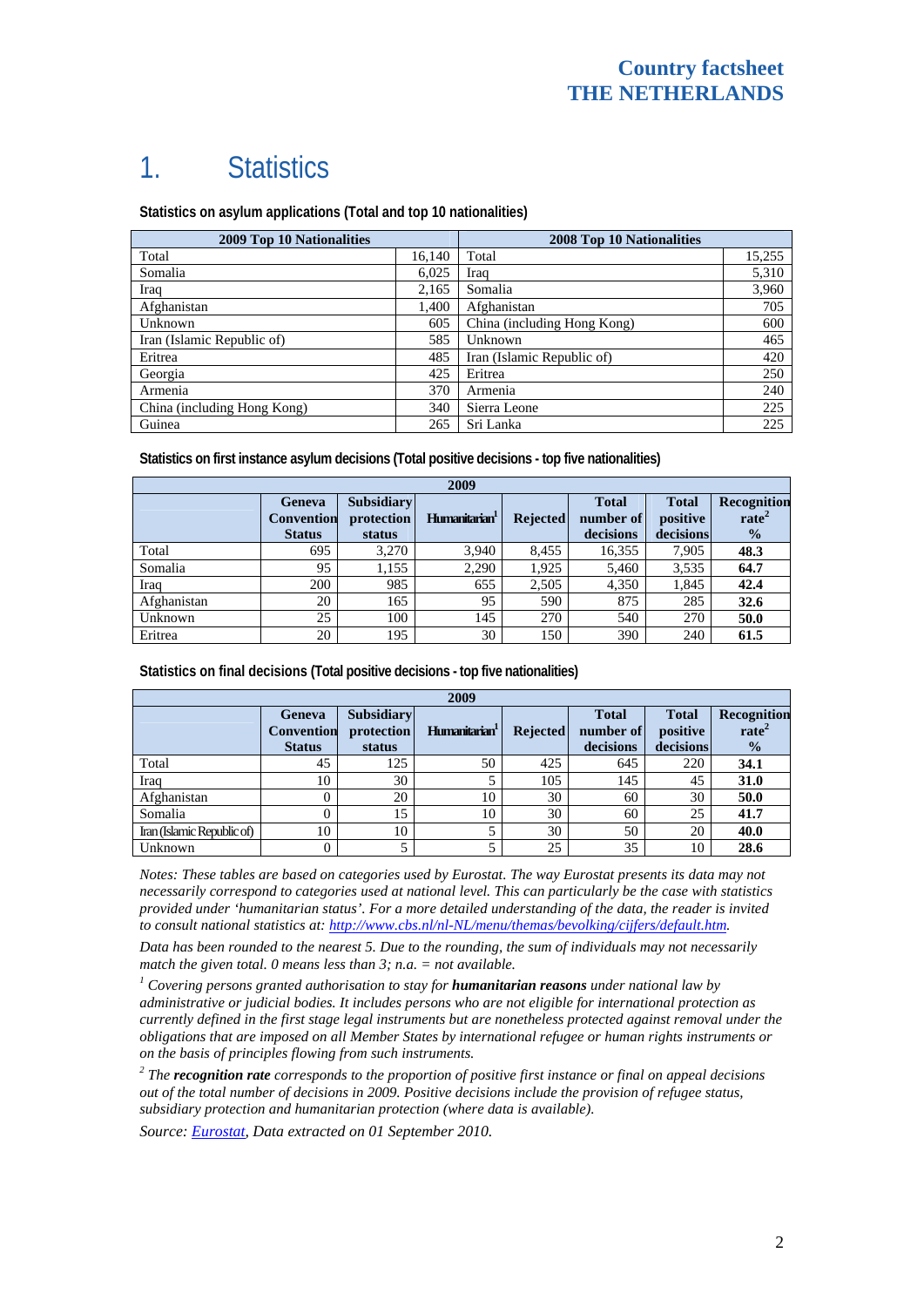# 2. Background Information

## Asylum legislation[1](#page-2-0)

[Aliens Act 2000](http://www.legislationline.org/documents/action/popup/id/4680)<sup>[2](#page-2-1)</sup>

[Aliens Regulation](http://wetten.overheid.nl/BWBR0012002) (*Voorschrift Vreemdelingen*) (in Dutch) [Aliens Decree](http://wetten.overheid.nl/BWBR0011825) (*Vreemdelingenbesluit 2000*) (in Dutch)

## Asylum authorities

#### **First instance authority**

[Immigration and Naturalisation Service \(IND\)](http://www.ind.nl/) – responsible for processing asylum applications and implementing the Aliens Act

#### **Second instance authority**

1

[District Court](http://www.rechtspraak.nl/information+in+english) (Rechtbank) – authority for appeals against decisions of the IND

# 3. Duty to inform asylum seekers

Article 3(43)(a) of the [Aliens Regulation](http://wetten.overheid.nl/BWBR0012002) stipulates that the alien will be provided with a brochure in which he/she is informed of (i) the procedure, his/her rights and obligations during the procedure, (ii) the consequences of failing to fulfil the obligations and of not cooperating with the authorities, (iii) the time limits of the procedure, and (iv) the way he/she can meet the obligation to provide all the information, as required by the [Aliens Decree.](http://wetten.overheid.nl/BWBR0011825)

This brochure has to be provided in a language, which the alien may reasonably be assumed to understand. There are separate brochures for every general part of the procedure. The brochures can be downloaded or ordered from the [website of the IND](https://www.ind.nl/EN/algemeen/brochures/downloaden/index.asp?lang=en&subhome=&title=&origin=). Information may also be provided orally to asylum seekers by the IND during the asylum interviews. The Dutch Council for Refugees, a non-governmental organisation, provides information on the procedure to asylum seekers on a systematic basis.

In August 2010, the Office of the Dutch Immigration and Naturalisation Service provided the following information to the FRA as regards written information materials.

| <b>Written information</b><br>materials                        | Information brochure translated into 12 languages.                                                                                 |  |  |  |
|----------------------------------------------------------------|------------------------------------------------------------------------------------------------------------------------------------|--|--|--|
| <b>Provided when?</b>                                          | At the time of lodging the application and during the first instance<br>interview.                                                 |  |  |  |
| Provided by whom?                                              | At the time of lodging the application $-$ by the alien police. During the<br>first instance interview $-$ by the public official. |  |  |  |
| Has an evaluation of<br>information tools been<br>carried out? | No.                                                                                                                                |  |  |  |

<span id="page-2-1"></span><span id="page-2-0"></span><sup>1</sup> The legal information in this factsheets has been updated to reflect the situation on 1 September 2010.

No official English translation of the law exists. This translation is provided by [www.legislationonline.org,](http://www.legislationonline.org/) an online legislative database operated by OSCE. This translation does not include all changes to the law. The official Dutch text of the law:<http://wetten.overheid.nl/BWBR0011823>.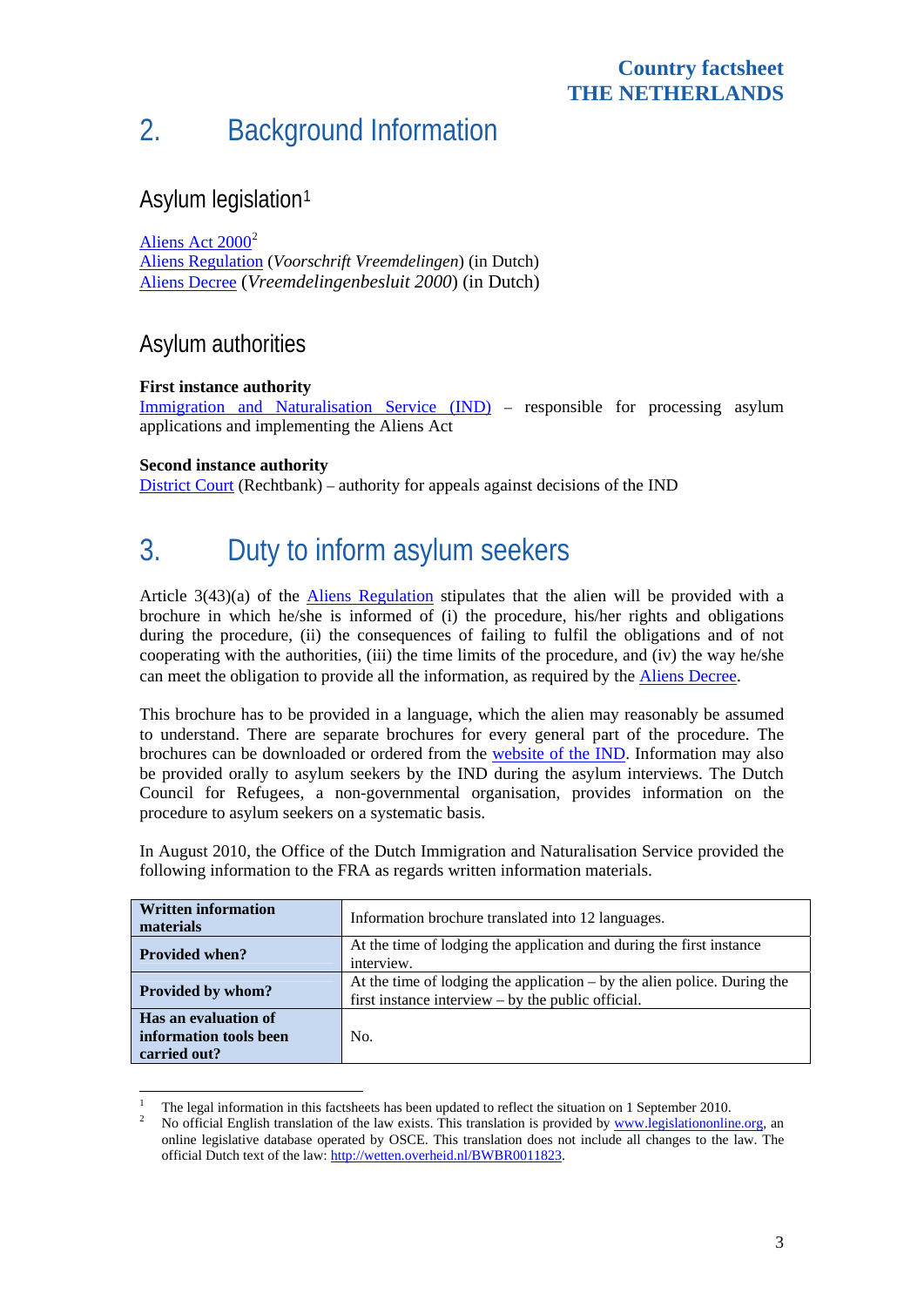## 4. Effective Remedy

## Type of procedures

#### **Until 30 June 2010**

Registration of the asylum seeker was a pre-condition for submitting an asylum application. Before being able to formally apply for asylum, the asylum seekers was placed in a reception centre for a waiting period, which varied depending on the overall amount of applications received. After the waiting period the asylum seekers were moved to one of the two application centres (AC centres) where the asylum procedure started.

The 'AC procedure' (or 48-hour procedure) started with a complete assessment, made within 48 processing hours (four to six working days). After the first interview the IND decided whether the asylum seeker would stay in the AC procedure or would be referred to the processing centre procedure (OC procedure). The OC procedure was used if the decision could not be taken within 48 hours. Generally, a decision on an asylum application had to be taken in six months. After the second interview, the asylum seeker was either recognised as a refugee or given a written notification of the intended decision to reject his/her application (so called 'intention'). The asylum seeker could submit his/her 'view' on the intended decision on the basis of which the IND made a final decision. In the AC procedure, the view had to be given within 48 hours.

In Dublin cases, the asylum seeker does not get an assessment within the Dutch national procedure. In the Dublin procedure, both first and second interview take place within the AC procedure. After having received the written intention, the asylum seeker is referred to the OC procedure. During the OC procedure, the IND usually receives an approval of the Dublin claim by the responsible Member State after which the asylum seeker receives a negative decision on the application.

#### **As of 01 July 2010**

On 1 July 2010 a new asylum procedure has been introduced. After the registration, every asylum seeker is referred to one of the three processing centres. Asylum seekers have a period of at least six days rest in a reception centre nearby the processing centre pending the examination of the application; except for those processed at the Schiphol airport.

The IND examines the claim within eight days in so called "AA procedure"<sup>[3](#page-3-0)</sup>. This procedure can be prolonged for maximum six days. In case the IND is not able to make a decision within AA procedure, the alien is transferred under the extended procedure (VA procedure). Pursuant to Article 42(1) of the [Aliens Act](http://www.legislationline.org/documents/action/popup/id/4680), a decision on the application shall be given within six months of receipt of the application, which can be extended in certain cases (Article 42(4) and Article 43, Aliens Act).

Upon the rejection of a first application, the asylum seeker has four weeks to depart. During this time he/she is provided shelter. Subsequent applications will only be considered if new relevant facts have come to light or the circumstances have changed (Article 4(6) [General](http://www.justitie.nl/onderwerpen/wetgeving/awb/Wettekst_awb/index.aspx#paragraph1)  [Administrative Law Act](http://www.justitie.nl/onderwerpen/wetgeving/awb/Wettekst_awb/index.aspx#paragraph1)). For second and subsequent applications the alien will have to leave the Netherlands immediately after the negative decision by the IND. According to

<span id="page-3-0"></span><sup>&</sup>lt;sup>3</sup> "AA procedure" stands for Algemene Asielprocedure, meaning the general asylum procedure starting after the rest and preparation period.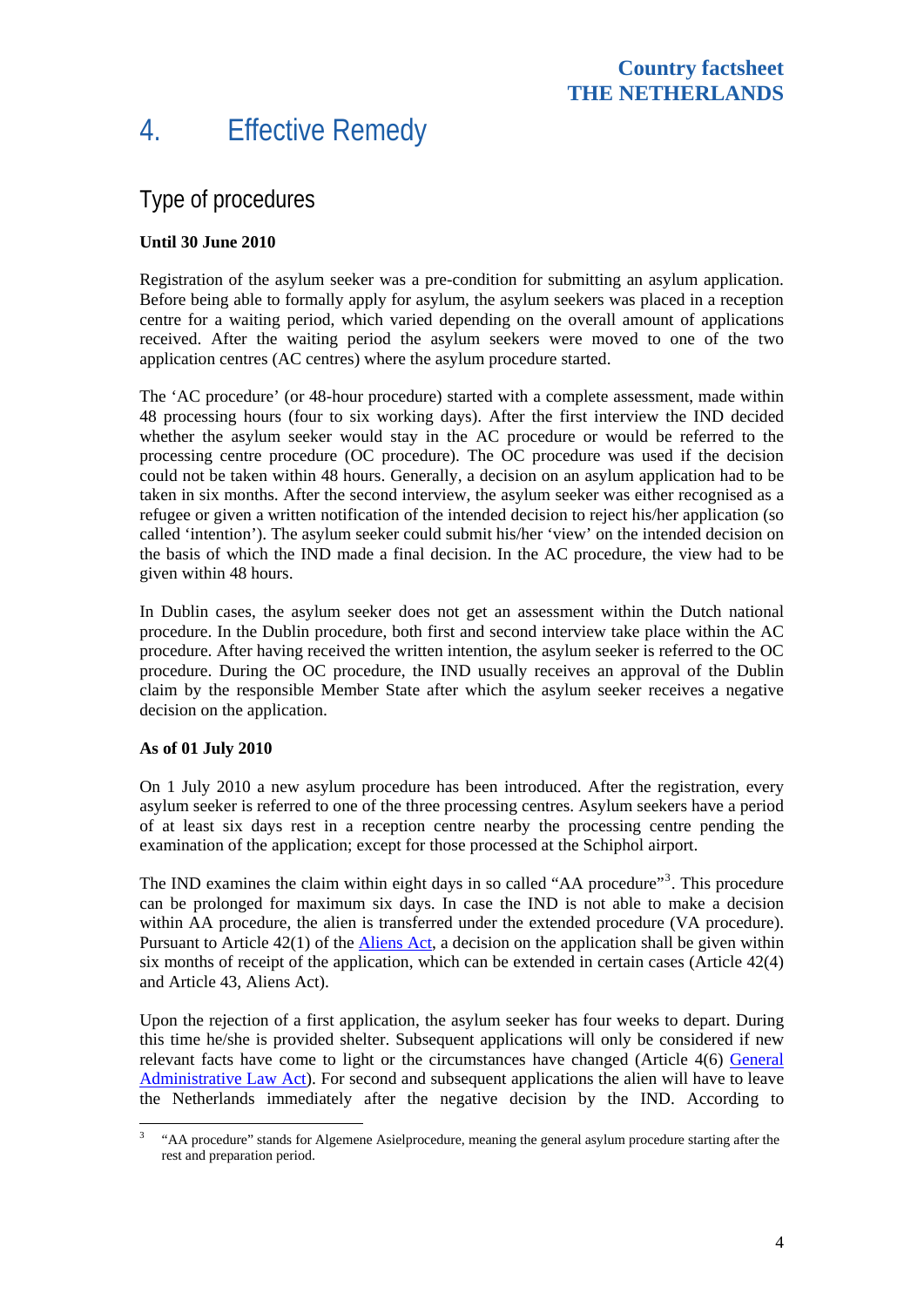Article 30(a) of the [Aliens Act,](http://www.legislationline.org/documents/action/popup/id/4680) an application will be rejected if another country, which is party to the 1951 Convention is responsible for processing the application.

There is a separate Dublin procedure. As soon as the procedure starts, the IND will be informed whether a person has been to another Dublin country.

## Duty to state reasons for rejection and procedure to appeal

The [General Administrative Law Act](http://www.justitie.nl/onderwerpen/wetgeving/awb/Wettekst_awb/index.aspx#paragraph1) puts an obligation on administrative bodies to state reasons when a decision is notified (Article 3:47(1)). If a decision is open to objection or appeal, this shall be mentioned when the decision is notified and communicated. It shall at the same time be stated by whom, within what time limit and with which authority or body the objection or appeal may be lodged (Article 3:45 [General Administrative Law Act](http://www.justitie.nl/onderwerpen/wetgeving/awb/Wettekst_awb/index.aspx#paragraph1)).

Pursuant to Article 39 of the **Aliens Act**, if the authorities intend to reject an application for the issue or renewal of a residence permit, the alien shall be given written notice of this and of the reasons. The written notice shall normally include the supporting documents.

## Time limits for appeal

Article 69(1) of the [Aliens Act](http://www.legislationline.org/documents/action/popup/id/4680) stipulates that the time limit for initiating review proceedings is four weeks. This time limit applies to the extended procedure.

Article 69(2) of the [Aliens Act](http://www.legislationline.org/documents/action/popup/id/4680) introduces a one week time limit from servicing to submit an appeal against the negative decision issued at the one of the three application centres.

| Type of procedure                                 | <b>Time limits</b> | <b>Right to remain</b>                                                                                                                                  |
|---------------------------------------------------|--------------------|---------------------------------------------------------------------------------------------------------------------------------------------------------|
| Extended procedure                                | 4 weeks            | Automatic suspensive effect.                                                                                                                            |
| AC/AA procedure<br>(normally including<br>Dublin) | 1 week             | No suspensive effect, but there is a four week<br>departure period. A right to stay pending the appeals<br>decision can be requested by the individual. |
| Subsequent applications                           | 1 week             | No automatic suspensive effect. A right to stay<br>pending the appeals decision can be requested by the<br>individual.                                  |

## Right to remain in the country during appeal

The submission of a complaint with an administrative authority shall not suspend the obligation of the asylum seeker to leave the Netherlands of his own volition (Article 61, [Aliens Act](http://www.legislationline.org/documents/action/popup/id/4680)). Pursuant to Article 62(1) of the [Aliens Act,](http://www.legislationline.org/documents/action/popup/id/4680) an alien should leave the Netherlands of his/hers own volition within four weeks after his lawful residence has ended. Article 62(3)(c) stipulates that the alien shall leave immediately when his application has been rejected during the procedure at the application centre and when he has submitted a previous application for asylum.

Pursuant to Article 82(1) of the [Aliens Act](http://www.legislationline.org/documents/action/popup/id/4680), the operation of an order concerning a residence permit shall be suspended until the time limit for applying for judicial review has expired or, if an application for judicial review has been lodged, until a decision has been taken on it. This is applicable only in the extended asylum procedure. However, if an application is rejected in the procedure at the application centre – including in case of subsequent